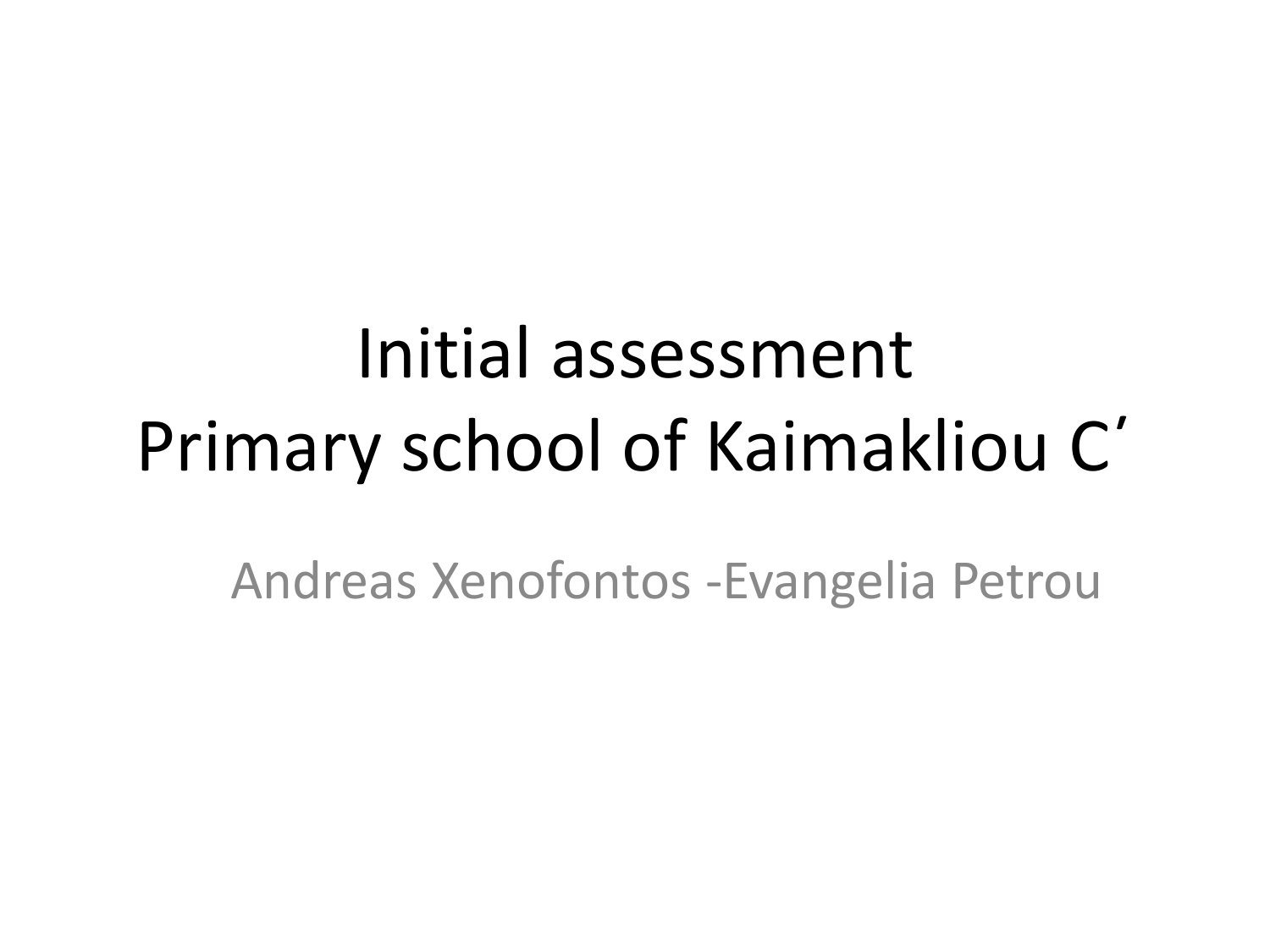# We have asked the Teachers !

The questionnaire was given to all the school's teachers. 12 people answered.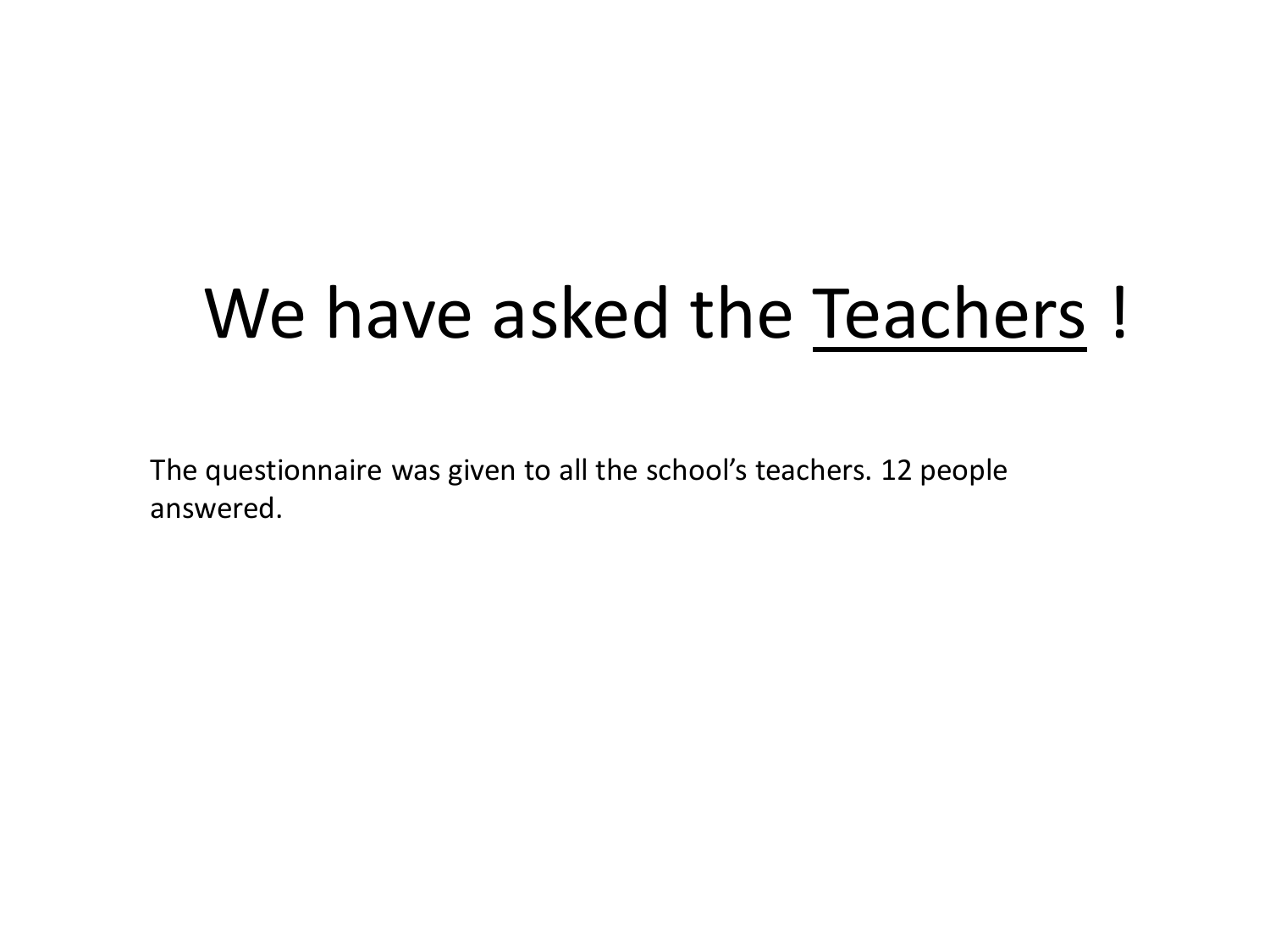# Q:1 The curriculum is enriched with cultural heritage themes.



65% find that the curriculum is not enriched enough with cultural heritage topics.

#### Curriculum

|       |                     | Frequency | Percent | <b>Valid Percent</b> | Cumulative<br>Percent |
|-------|---------------------|-----------|---------|----------------------|-----------------------|
| Valid | Completely disagree |           | 8.3     | 83                   | 8.3                   |
|       | <b>Disagree</b>     | 2         | 16.7    | 16.7                 | 25.0                  |
|       | unsertain           | 5         | 41.7    | 41.7                 | 66.7                  |
|       | Agree               | 3         | 25.0    | 25.0                 | 91.7                  |
|       | missing             |           | 8.3     | 8.3                  | 100.0                 |
|       | Total               | 12        | 100.0   | 100.0                |                       |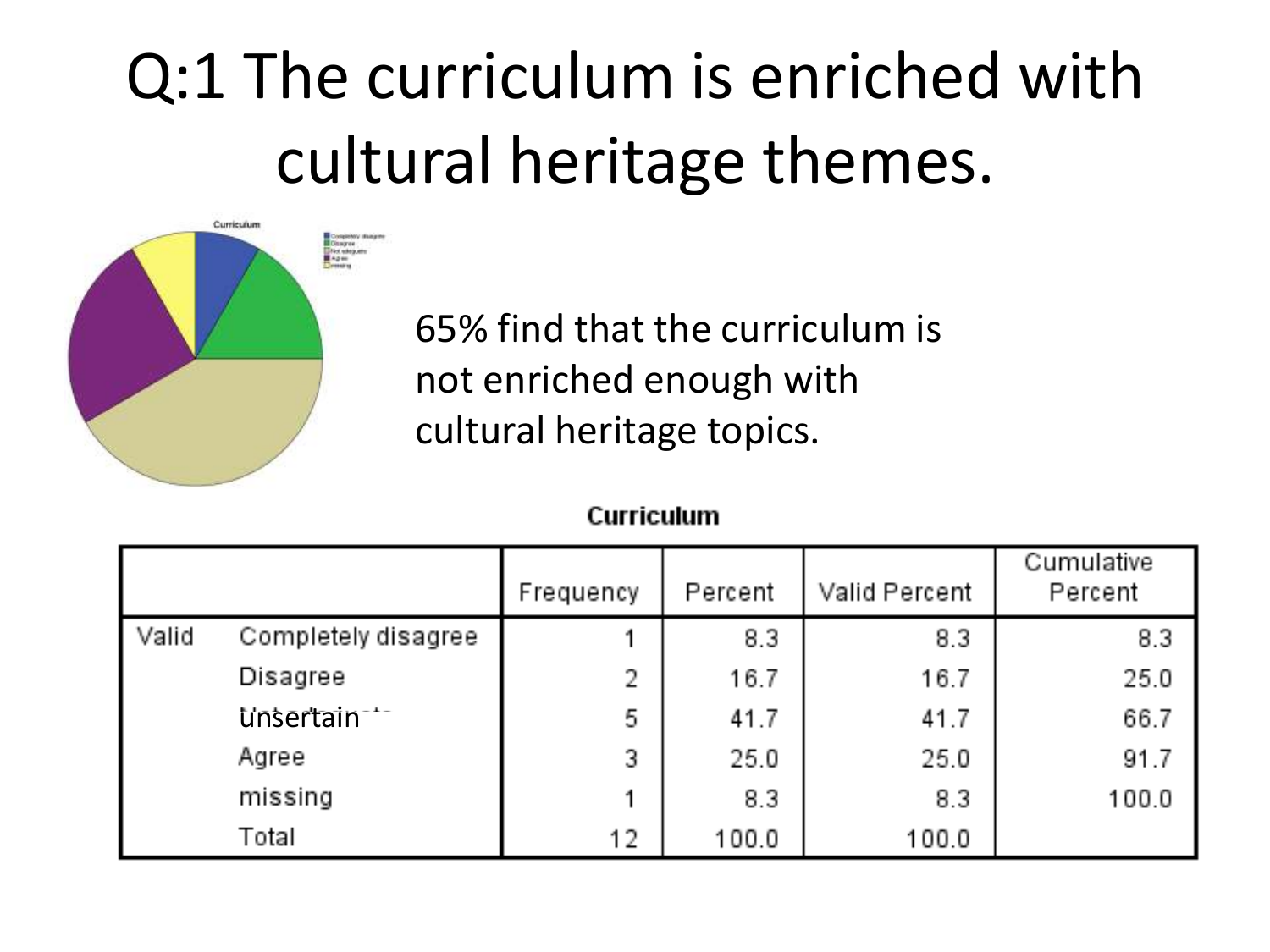# Q5 :All the students of the school have equal opportunities to participate in



75% of the teachers believe that all children have equal opportunities in participation in school events and activities.

|  |  | Participation |  |  |  |
|--|--|---------------|--|--|--|
|  |  |               |  |  |  |

|       |                  | Frequency | Percent | <b>Valid Percent</b> | Cumulative<br>Percent |
|-------|------------------|-----------|---------|----------------------|-----------------------|
| Valid | <b>Disagree</b>  | 2.        | 16.7    | 16.7                 | 16.7                  |
|       | Not adequete     | 1.        | 8.3     | 8.3                  | 25.0                  |
|       | Agree            | 5         | 41.7    | 41.7                 | 66.7                  |
|       | Completely agree | 4         | 33.3    | 33.3                 | 100.0                 |
|       | Total            | 12        | 100.0   | 100.0                |                       |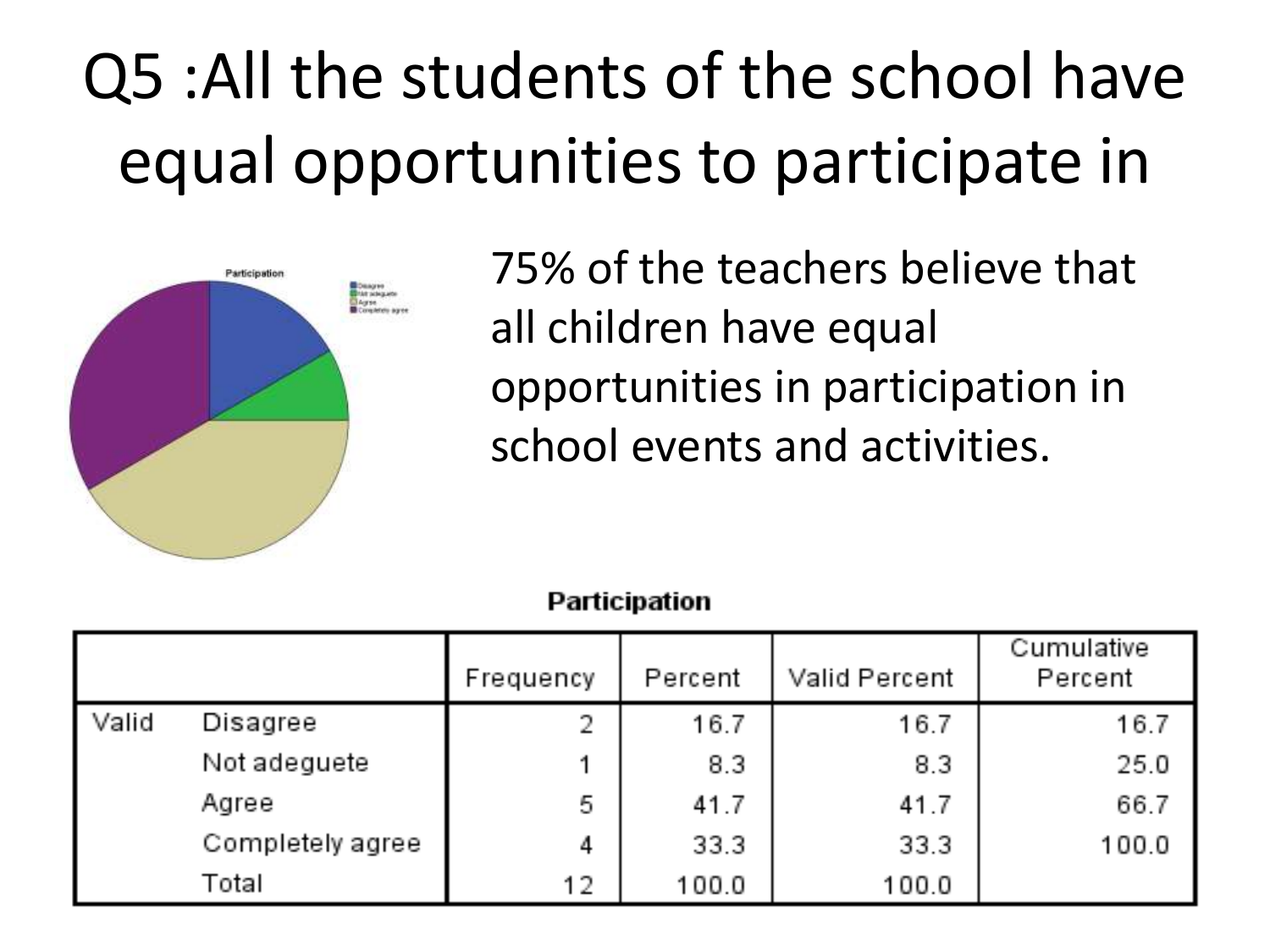# Student q ,Q7 :At my school I take some responsibilities.



Even though 71% they say that in their class they take responsibilities they believe that outside the classroom they do not . Only 30% agree that they take school responsibilities

|         |                 | Frequency      | Percent | Valid Percent | Cumulative<br>Percent |
|---------|-----------------|----------------|---------|---------------|-----------------------|
| Valid   | <b>Disagree</b> | 15             | 32.6    | 34.1          | 34.1                  |
|         | Neutral         | 15             | 32.6    | 34.1          | 68.2                  |
|         | Agree           | 14             | 30.4    | 31.8          | 100.0                 |
|         | Total           | 44             | 95.7    | 100.0         |                       |
| Missing | System          | $\mathfrak{D}$ | 4.3     |               |                       |
| Total   |                 | 46             | 100.0   |               |                       |

### **SchoolRensponsibilities**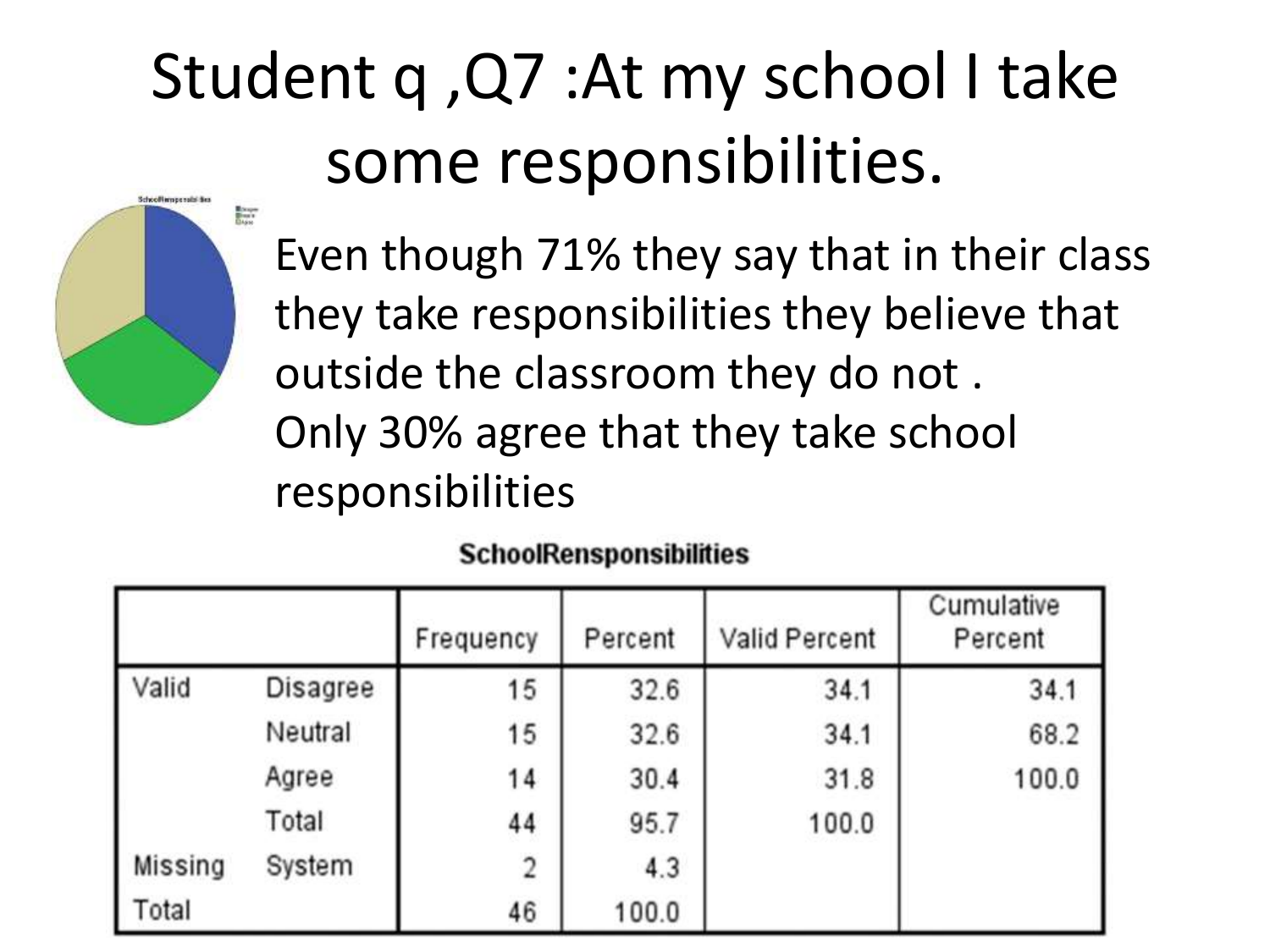Q6 The parents of non-native speakers – students, participate in school events.



66% of the teachers believe that the non native parents do not participate in school events.

|       | rcparents.          |           |         |                      |                       |  |  |  |  |  |
|-------|---------------------|-----------|---------|----------------------|-----------------------|--|--|--|--|--|
|       |                     | Frequency | Percent | <b>Valid Percent</b> | Cumulative<br>Percent |  |  |  |  |  |
| Valid | Completely disagree | 3         | 25.0    | 25.0                 | 25.0                  |  |  |  |  |  |
|       | Disagree            | 2         | 16.7    | 16.7                 | 41.7                  |  |  |  |  |  |
|       | Not adequete        | 6         | 50.0.   | 50.0                 | 91.7                  |  |  |  |  |  |
|       | Agree               | 4         | 8.3     | 8.3                  | 100.0                 |  |  |  |  |  |
|       | Total               | 12        | 100.0   | 100.0                |                       |  |  |  |  |  |

71 - - - - - - - 1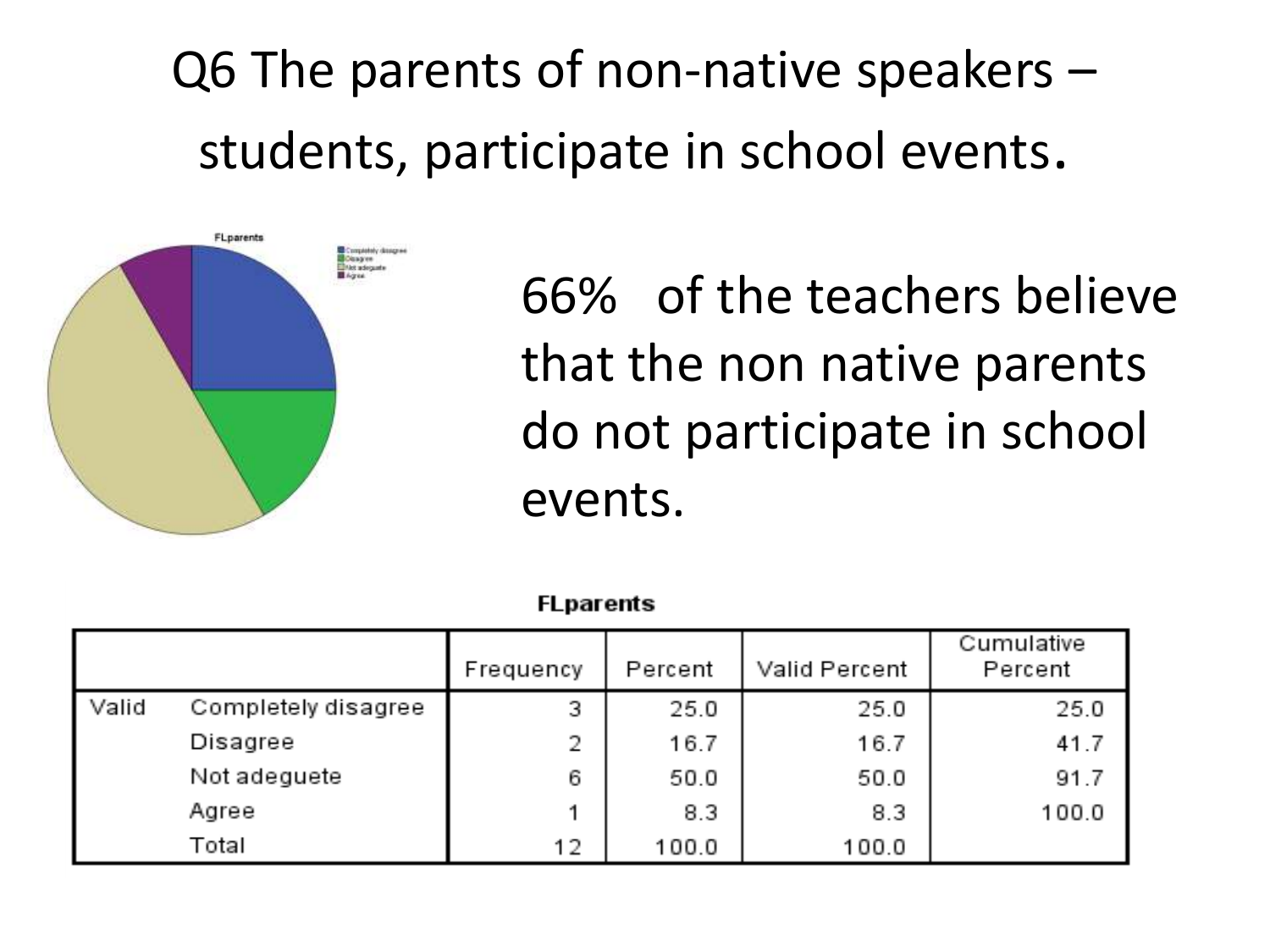Q4:The use of new technologies may improve the students' conduct with various aspects of the cultural heritage.



83% of the teachers believe that the use of technology will improve the students results in learning about culture.

|       |                  | Frequency | Percent | Valid Percent | Cumulative<br>Percent |
|-------|------------------|-----------|---------|---------------|-----------------------|
| Valid | Not adequete     | 2         | 16.7    | 16.7          | 16.7                  |
|       | Agree            | 6         | 50.0    | 50.0          | 66.7                  |
|       | Completely agree | 4         | 33.3    | 33.3          | 100.0                 |
|       | Total            | 12        | 100.0   | 100.0         |                       |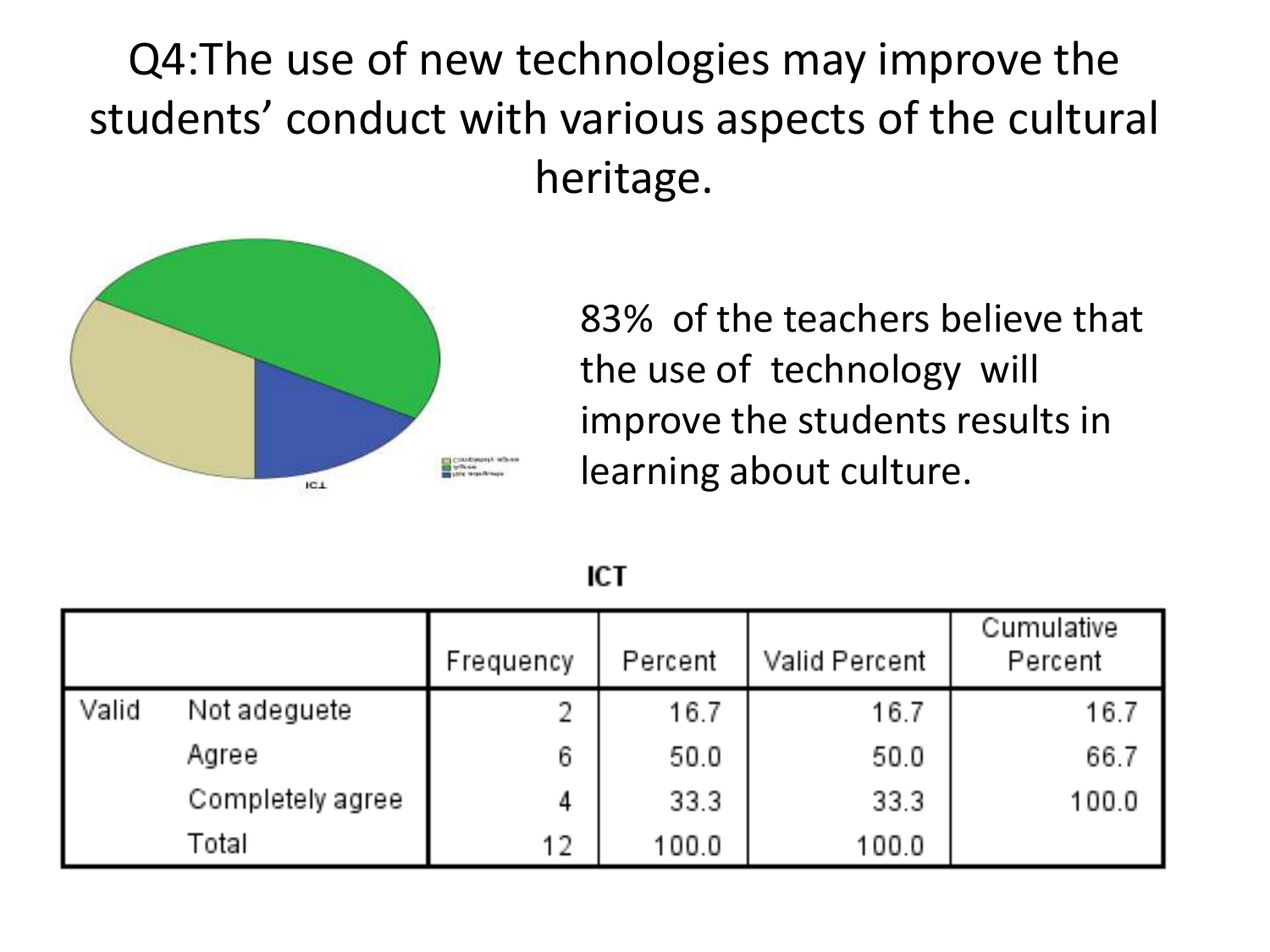### Q10. I believe an important hurtle that non-native speakers face, is the learning of the native language.



83% of the teachers believe that an important hurtle that non-native speakers face, is the learning of the native language.

Keep in mind that there are no bilingual teachers to help children adjust. There are no induction classes to initiate the children in the Greek language or the Cypriot curriculum.

#### Greeklanguageanguisition

|       |                  | Frequency | Percent | Valid Percent | Cumulative<br>Percent |
|-------|------------------|-----------|---------|---------------|-----------------------|
| Valid | Not adequete     | 4         | 83      | 8.3           | 83                    |
|       | Agree            |           | 58.3    | 58.3          | 66.7                  |
|       | Completely agree | 3         | 25.0    | 25.0          | 91.7                  |
|       | missing          | 1         | 8.3     | 8.3           | 100.0                 |
|       | Total            | 12        | 100.0   | 100.0         |                       |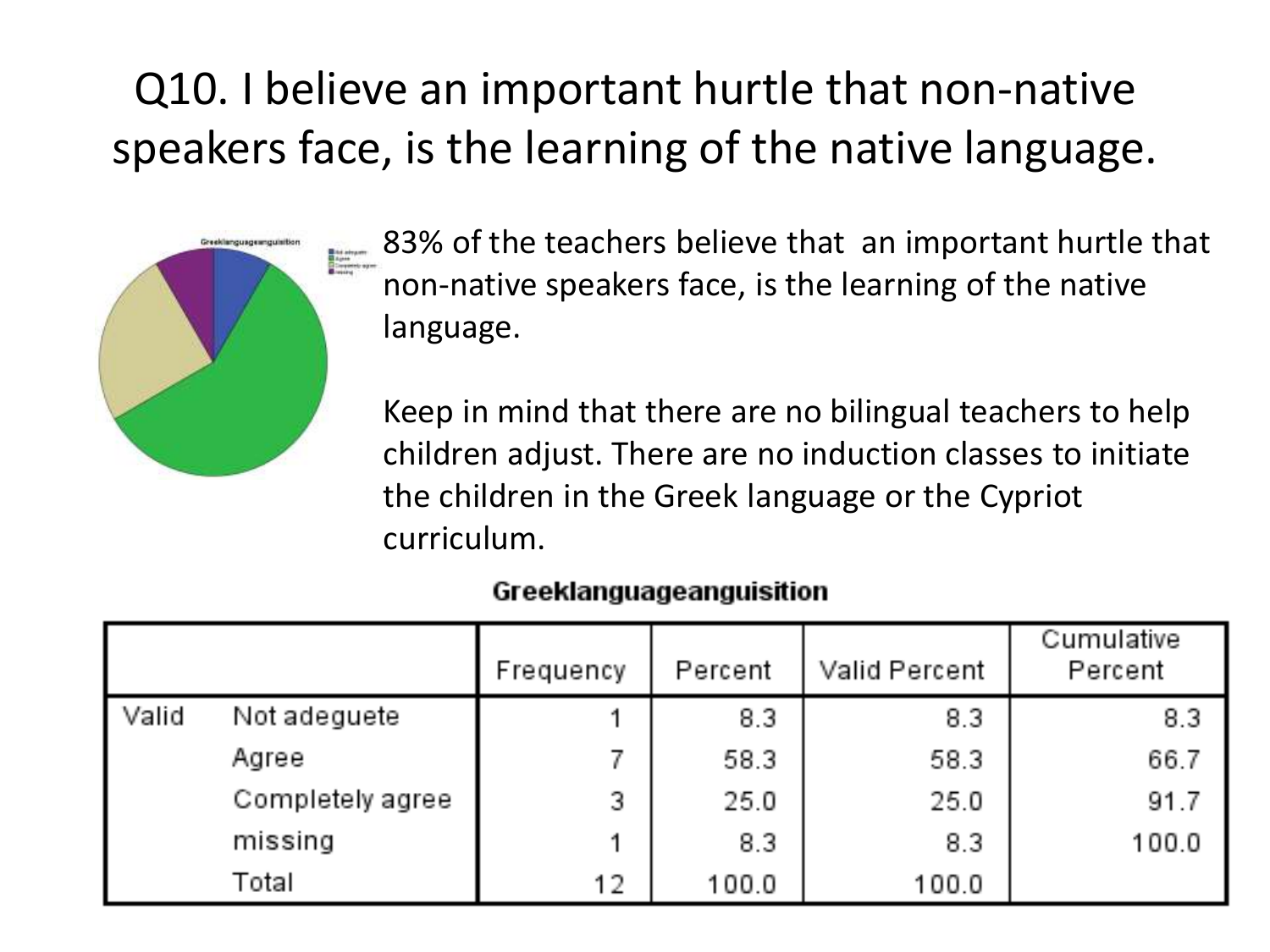# We have asked the children!

The questionnaire was given to all class 6 of the school. They are 48 pupils.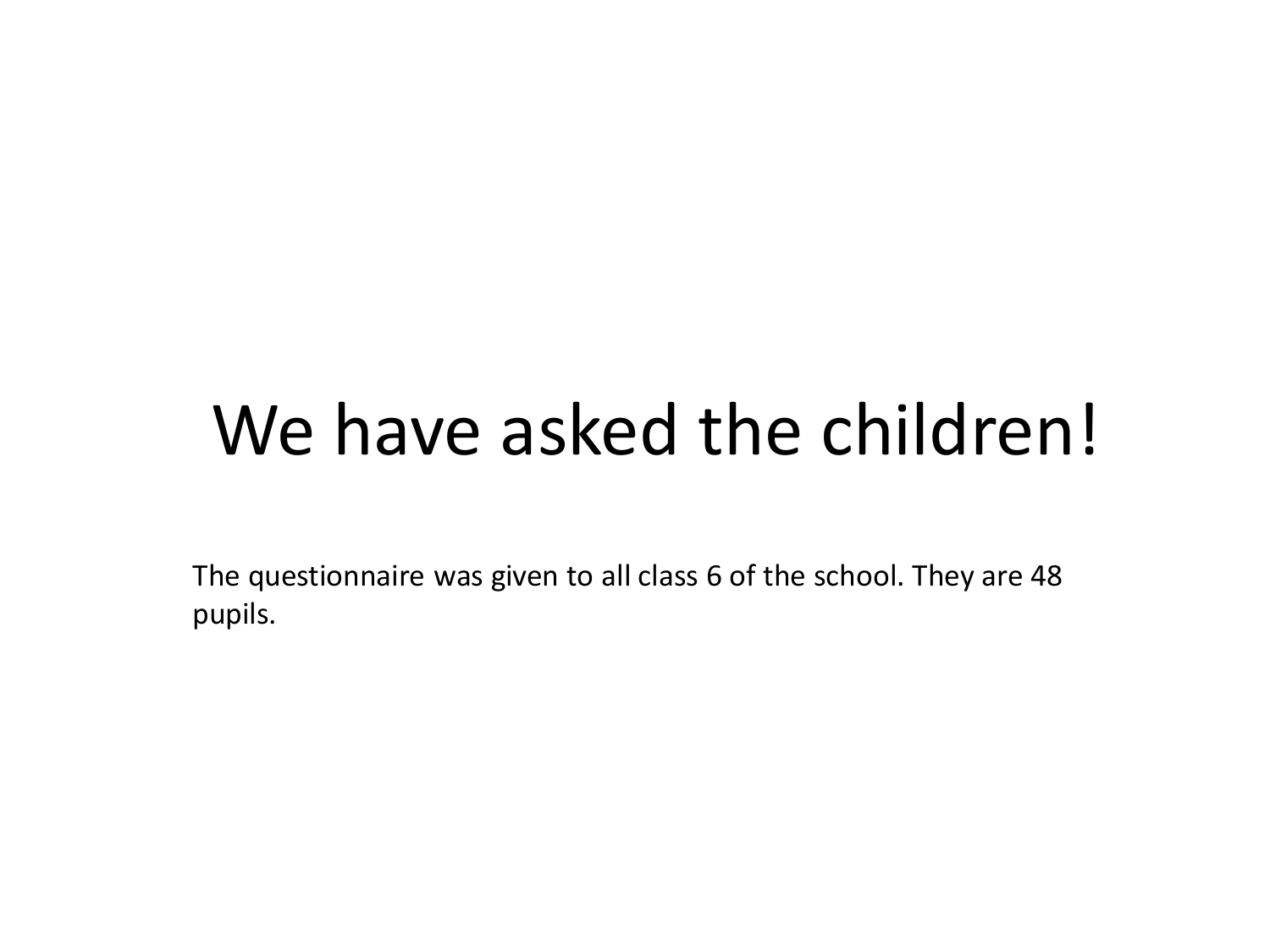# 50% of the children stated that they visited culture monuments during summer.(when with their parents)

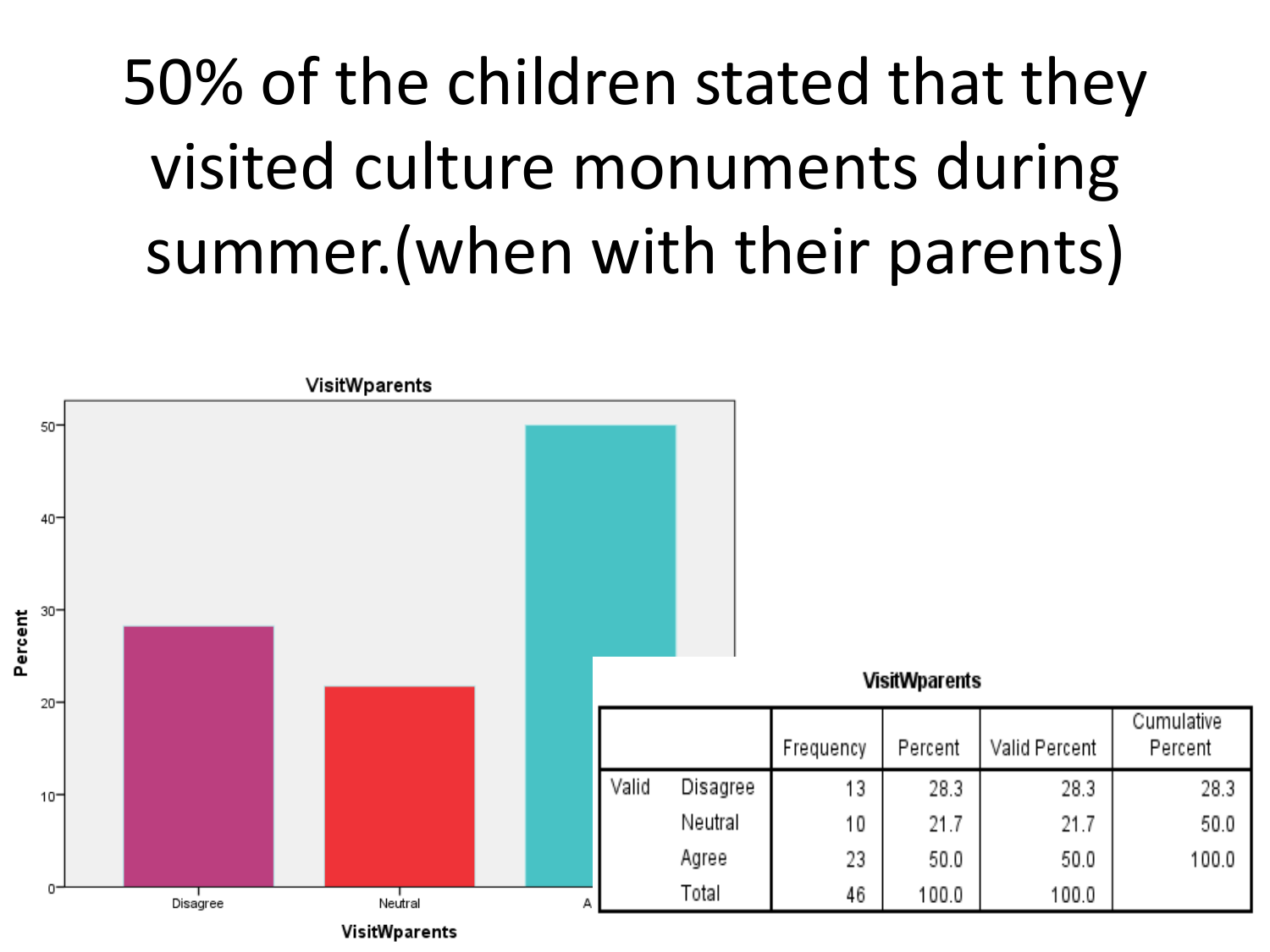### 81% of the parents say that they visit cultural sights or events

festvisit

|       |                | Frequency | <b>Percent</b> | Valid Percent | Cumulative<br>Percent |
|-------|----------------|-----------|----------------|---------------|-----------------------|
| Valid | Neutral        | 4         | 17.4           | 17.4          | 17.4                  |
|       | Agree          | 14        | 60.9           | 60.9          | 78.3                  |
|       | Strongly Agree | 5         | 21.7           | 21.7          | 100.0                 |
|       | Total          | 23        | 100.0          | 100.0         |                       |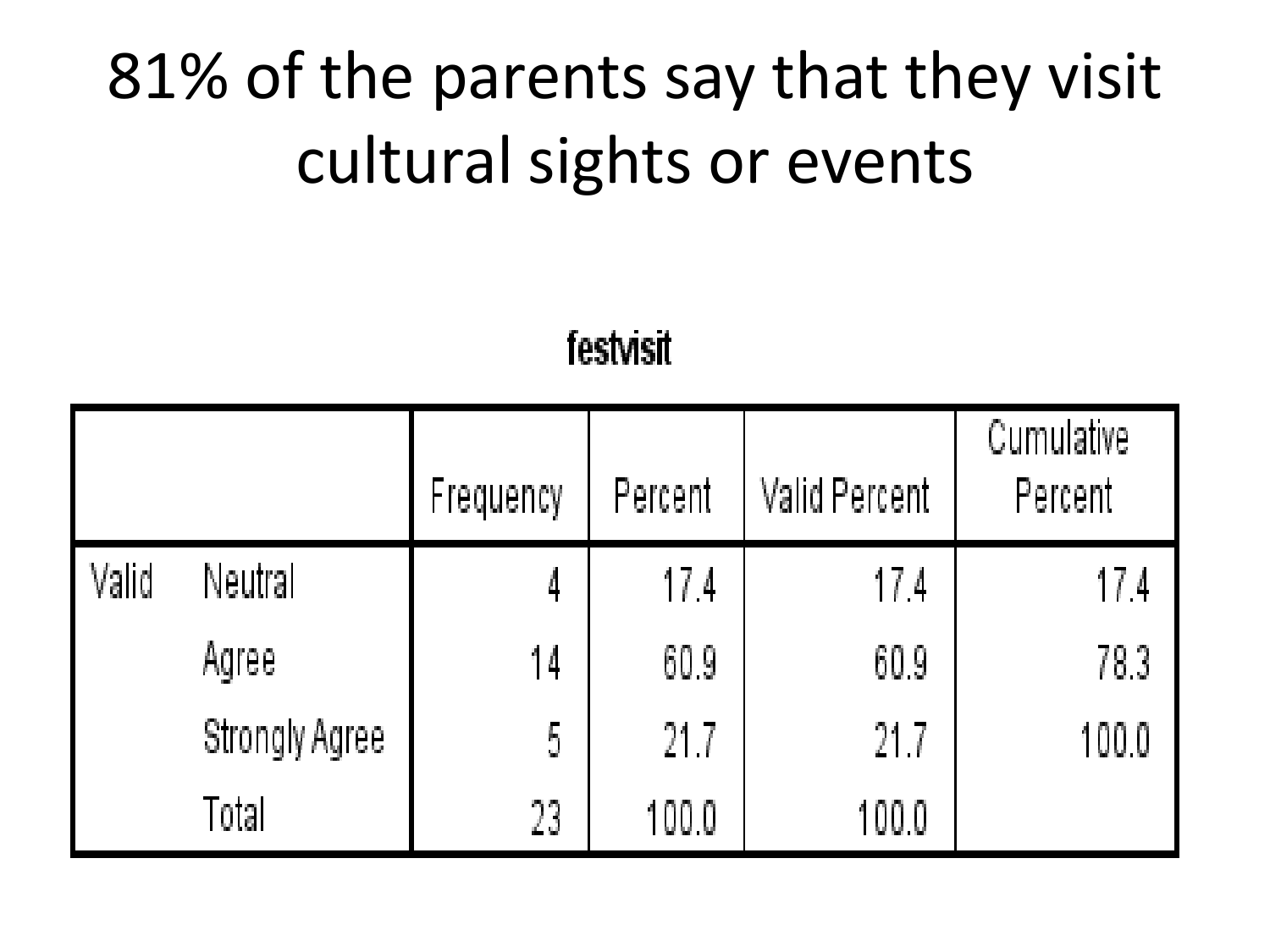Q8 ,Q14:The school often plans visits at museums, theatre, archeological sites, environmentally important locations at sea or the mountain Q14**Write down a cultural heritage monument of your country** 



• Children believe that there are enough visits to cultural heritage sights ,but when asked later children only 41% could mention names of monuments of Cyprus .

### WriteMonumentsGreek

|       |         | Frequency | Percent | Valid Percent | Cumulative<br><b>Percent</b> |
|-------|---------|-----------|---------|---------------|------------------------------|
| Valid | yes.    | 19        | 41.3    | 41.3          | 41.3                         |
|       | missing | 27        | 58.7    | 58.7          | 100.0                        |
|       | Total   | 46        | 100.0   | 100.0         |                              |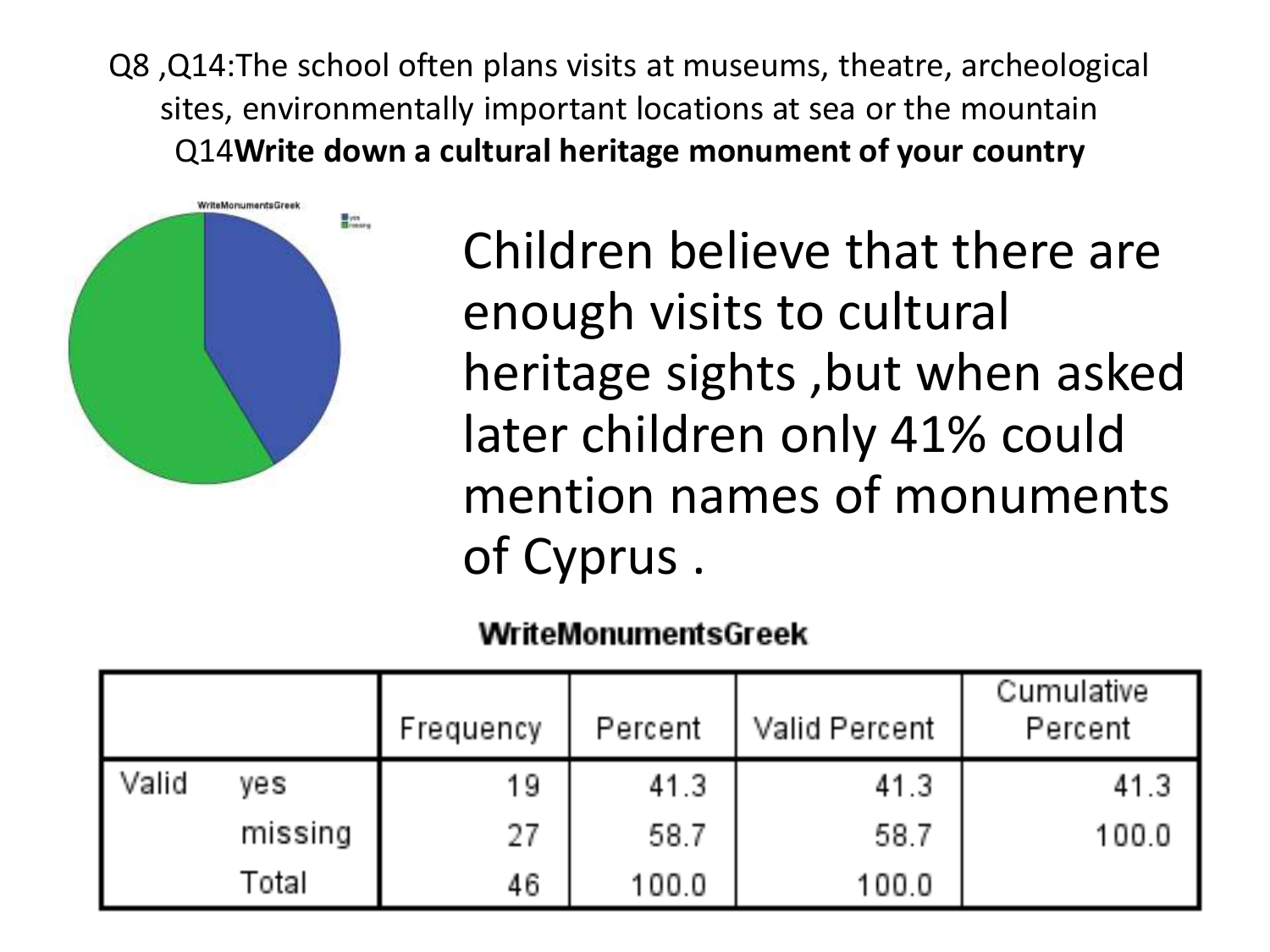# 59% could not mention a cultural monument of Cyprus



WriteMonumentsGreek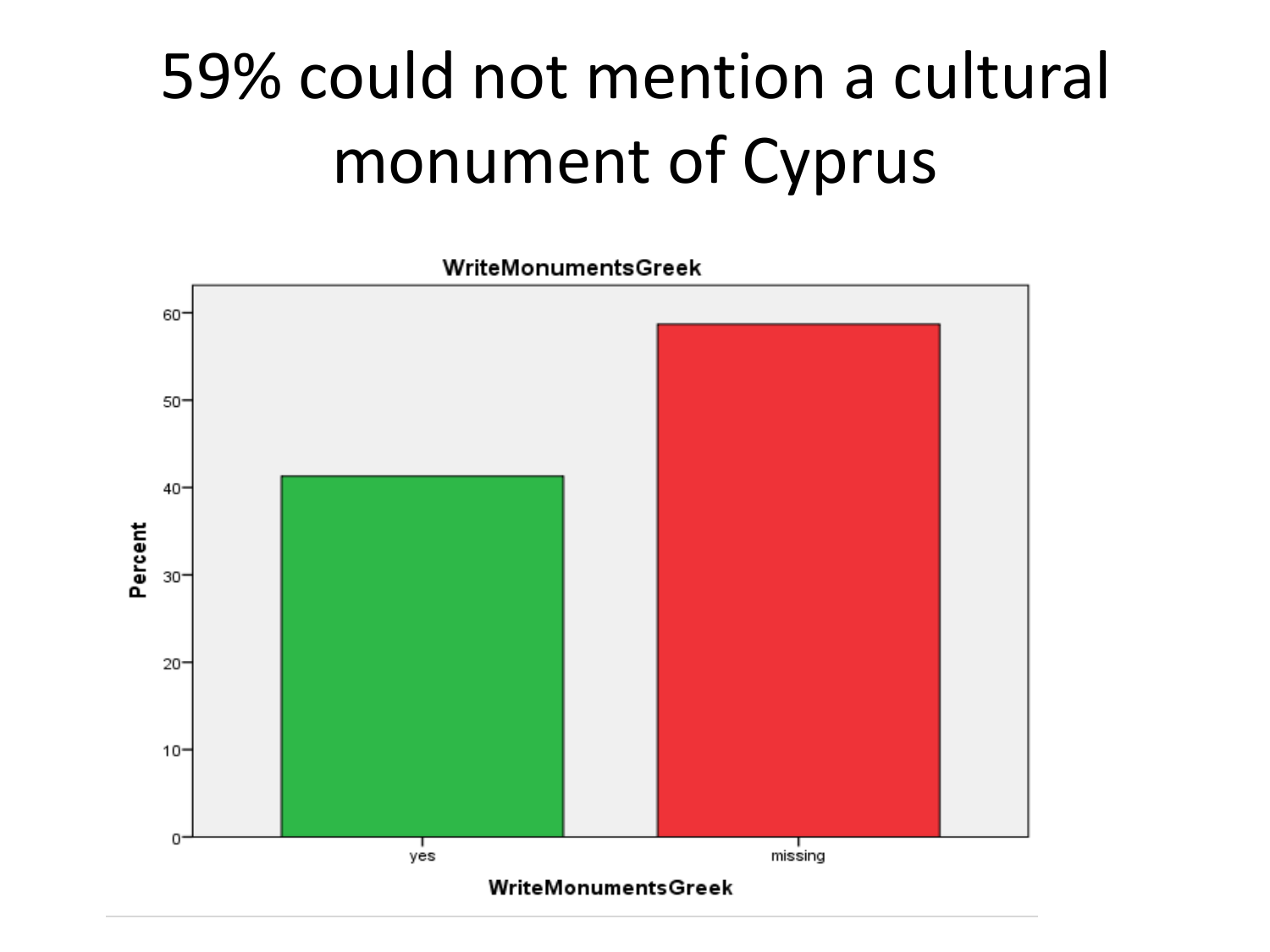### 58.6% can not name or name wrongly one European monument

### WriteMonumentsEurope

|       |         | Frequency | Percent | <b>Valid Percent</b> | Cumulative<br>Percent |
|-------|---------|-----------|---------|----------------------|-----------------------|
| Valid | yes.    | 19        | 41.3    | 41.3                 | 41.3                  |
|       | wrong   | 2.        | 4.3     | 4.3                  | 45.7                  |
|       | missing | 25        | 54.3    | 54.3                 | 100.0                 |
|       | Total   | 46.       | 100.0   | 100.0                |                       |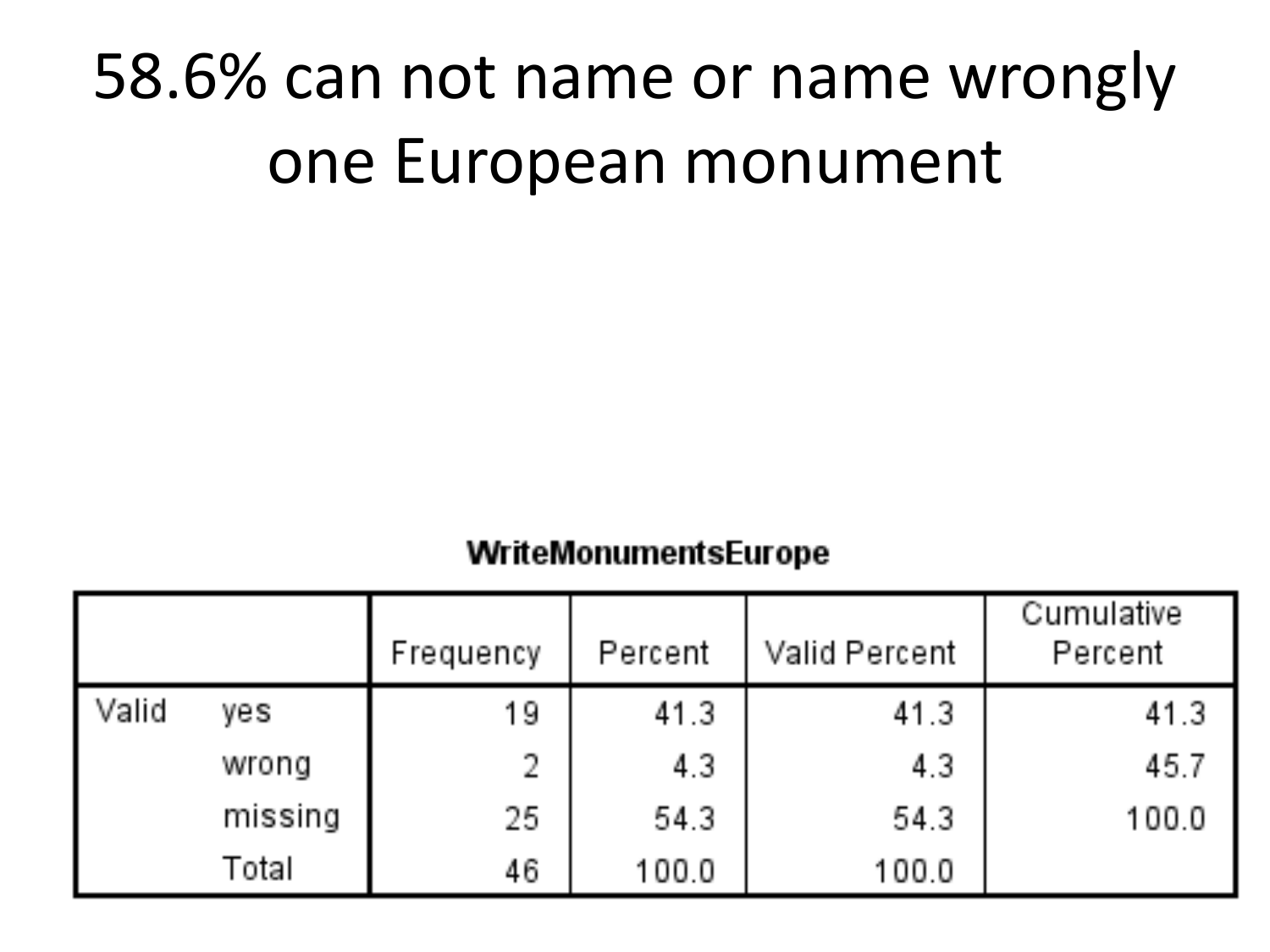Q2a. At my school I play with any of the children of my class b. I play only with children of my homeland c. I play with boys and girls.

- 32% of The children answered that during brake time they play with all of the children of their class.
- 70% say that they play with non native children.
- But we know that most of them do not cultivate deep relationships and friendship that will go beyond school with non native children.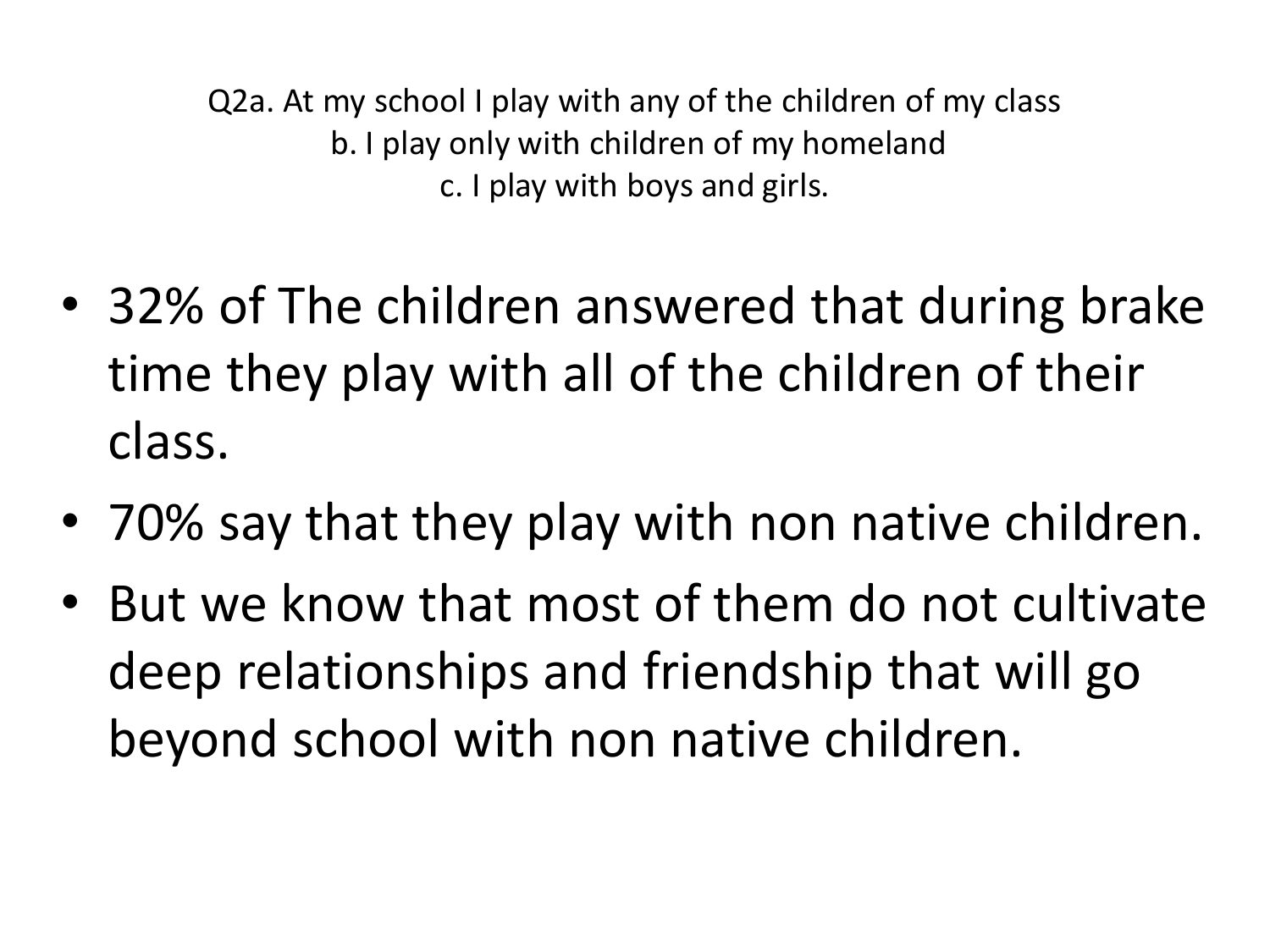### 84% of the children **do not** disagree with the phrase I come to school with pleasure



#### napiness

|       |          | Frequency | Percent | Valid Percent | Cumulative<br>Percent |
|-------|----------|-----------|---------|---------------|-----------------------|
| Valid | Disagree | 9         | 19.6    | 19.6          | 19.6                  |
|       | Neutral  | 11        | 23.9    | 23.9          | 43.5                  |
|       | Agree    | 26        | 56.5    | 56.5          | 100.0                 |
|       | Total    | 46.       | 100.0   | 100.0         |                       |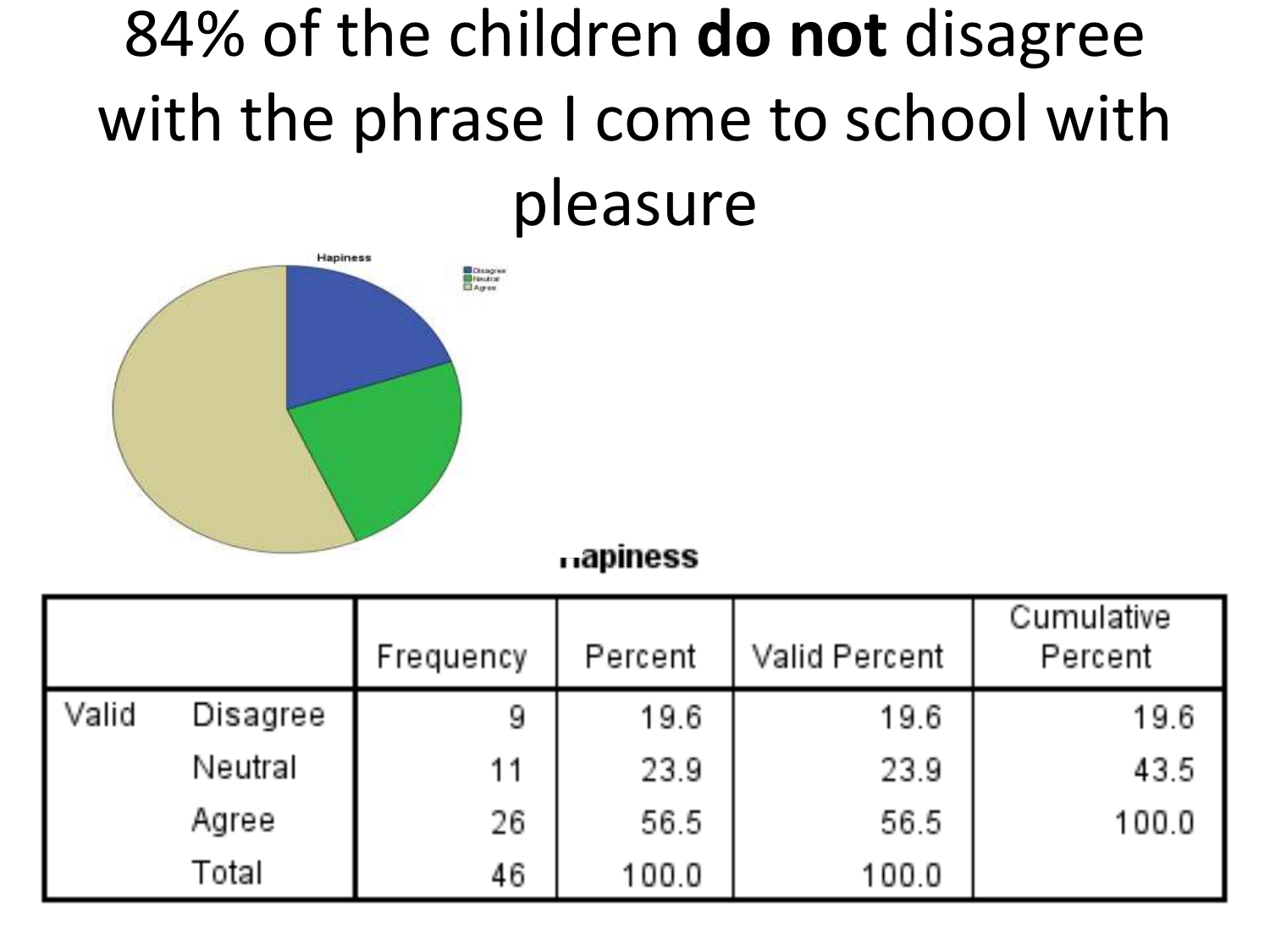### 80% of the children say they are happy at school

### **HapinessinSchool**

|       |       | Frequency | Percent | Valid Percent | Cumulative<br>Percent |
|-------|-------|-----------|---------|---------------|-----------------------|
| Valid | yes   | 37        | 80.4    | 80.4          | 80.4                  |
|       | no    | 9         | 19.6    | 19.6          | 100.0                 |
|       | Total | 46        | 100.0   | 100.0         |                       |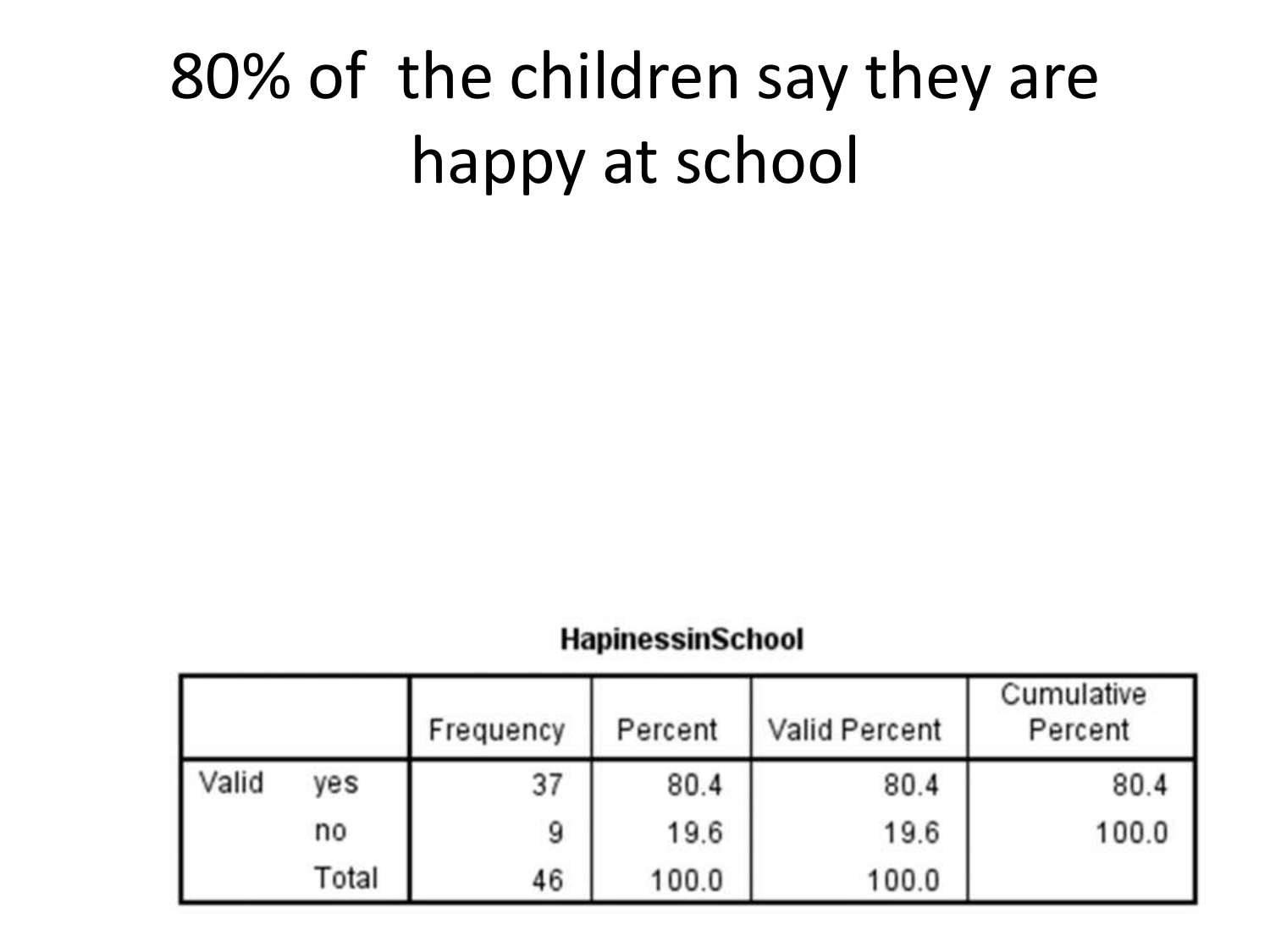### 10 out of 46 children say they are not happy at school because of the following reasons.

|         |               | Frequency      | Percent | <b>Valid Percent</b> | Cumulative<br>Percent |
|---------|---------------|----------------|---------|----------------------|-----------------------|
| Valid   | fear          | $\overline{2}$ | 4.3     | 20.0                 | 20.0                  |
|         | language      |                | 2.2     | 10.0                 | 30.0                  |
|         | friends       | 1              | 2.2     | 10.0                 | 40.0                  |
|         | other         | 5              | 10.9    | 50.0                 | 90.0                  |
|         | checkmultible |                | 2.2     | 10.0                 | 100.0                 |
|         | Total         | 10             | 21.7    | 100.0                |                       |
| Missing | System        | 36             | 783     |                      |                       |
| Total   |               | 46             | 100.0   |                      |                       |

### Nothappyreasons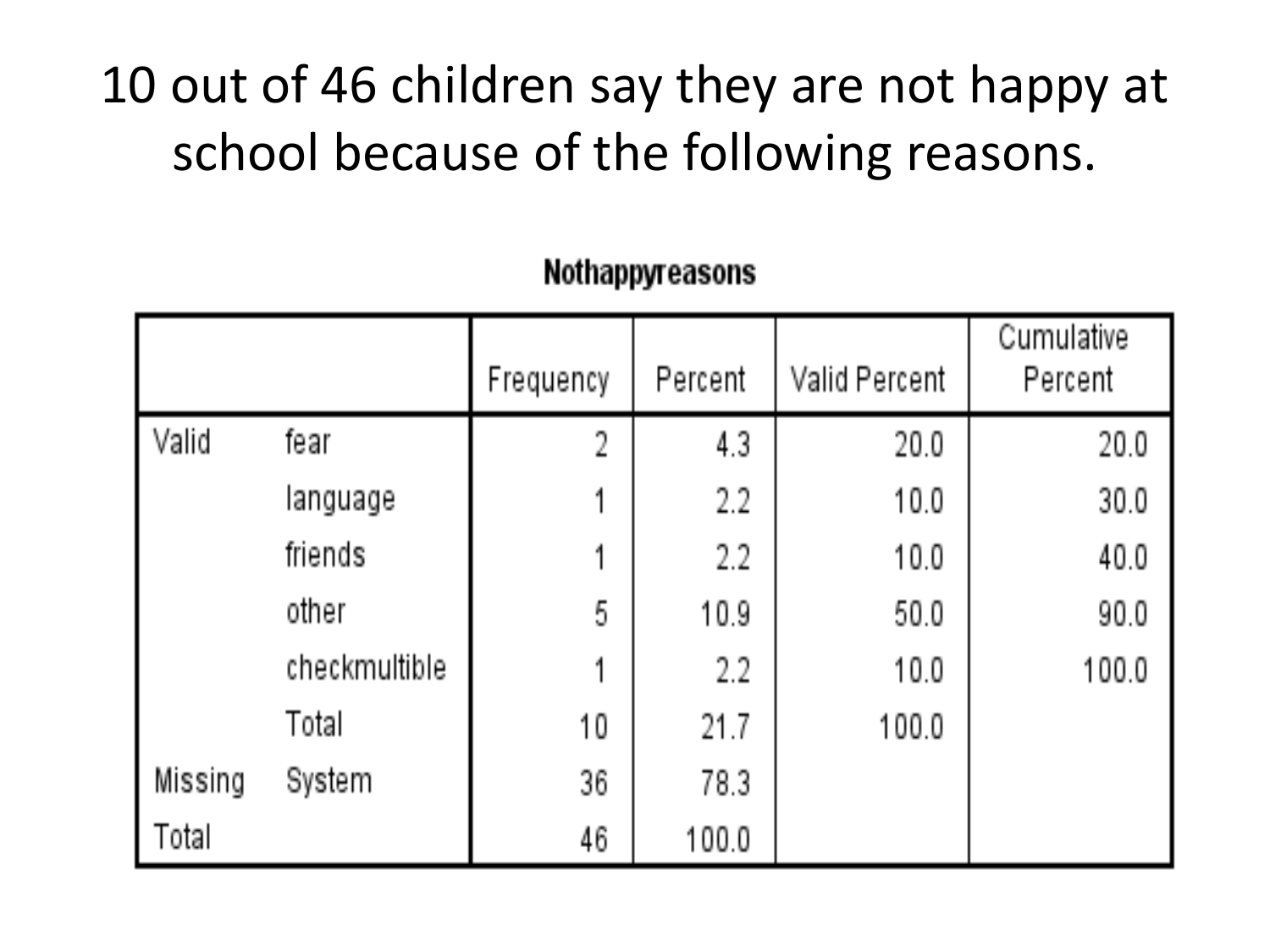### What do parents think?

All the parents of the 48 pupils of class 6.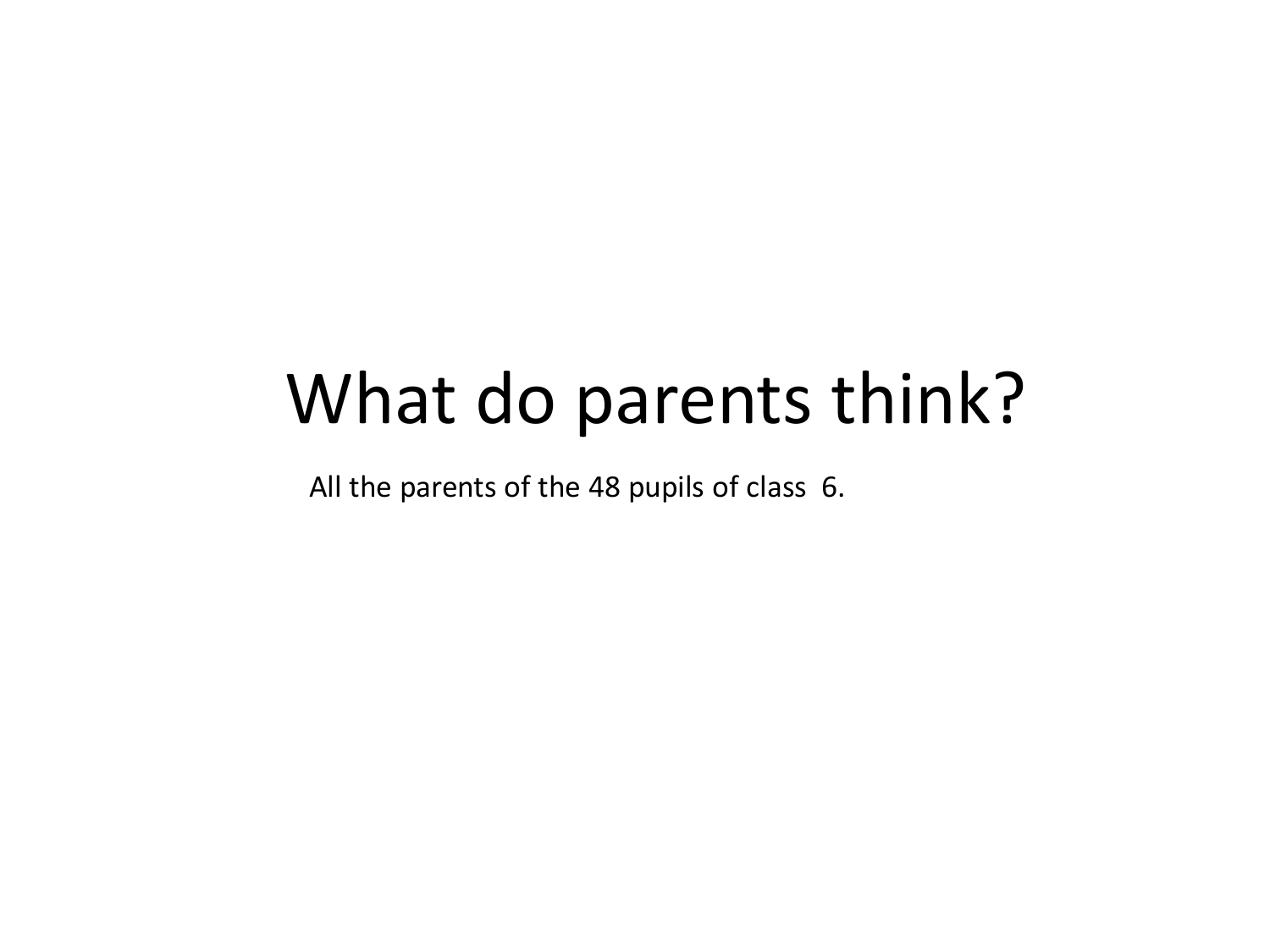91% agree that culture Heritage can be a job creation cause. And the same 90% stated that Culture H. is important for their children future.

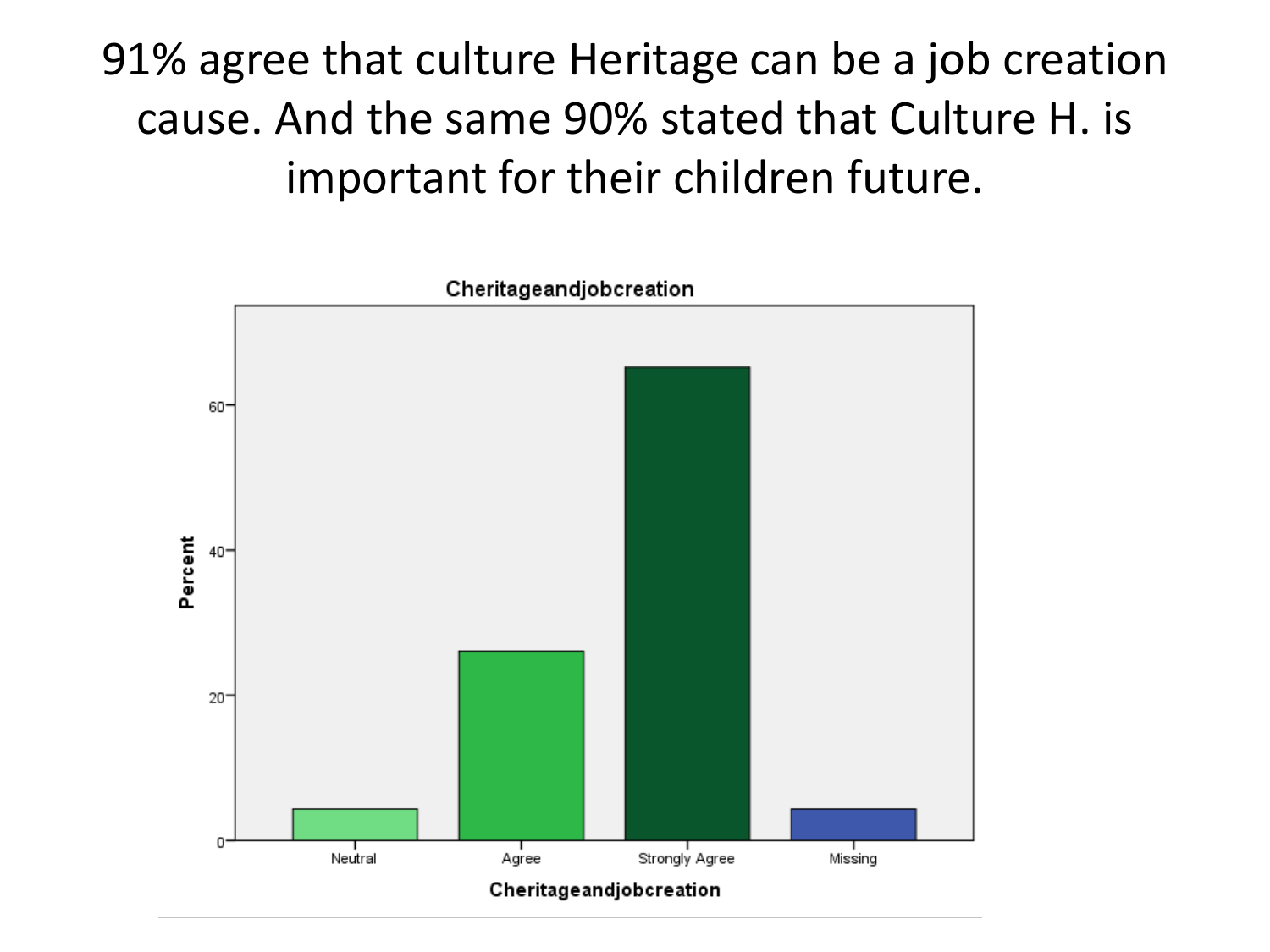### Only 34% of the parents take part in school events



#### Volunteering

|       |                   | Frequency | Percent | Valid Percent | Cumulative<br>Percent |
|-------|-------------------|-----------|---------|---------------|-----------------------|
| Valid | Strongly Disagree |           | 4.3     | 4.3           | 4.3                   |
|       | Neutral           | 3         | 13.0    | 13.0          | 17.4                  |
|       | Agree             | 9         | 39.1    | 39.1          | 56.5                  |
|       | Strongly Agree    | 8         | 34.8    | 34.8          | 91.3                  |
|       | Missing           | 2         | 8.7     | 8.7           | 100.0                 |
|       | Total             | 23        | 100.0   | 100.0         |                       |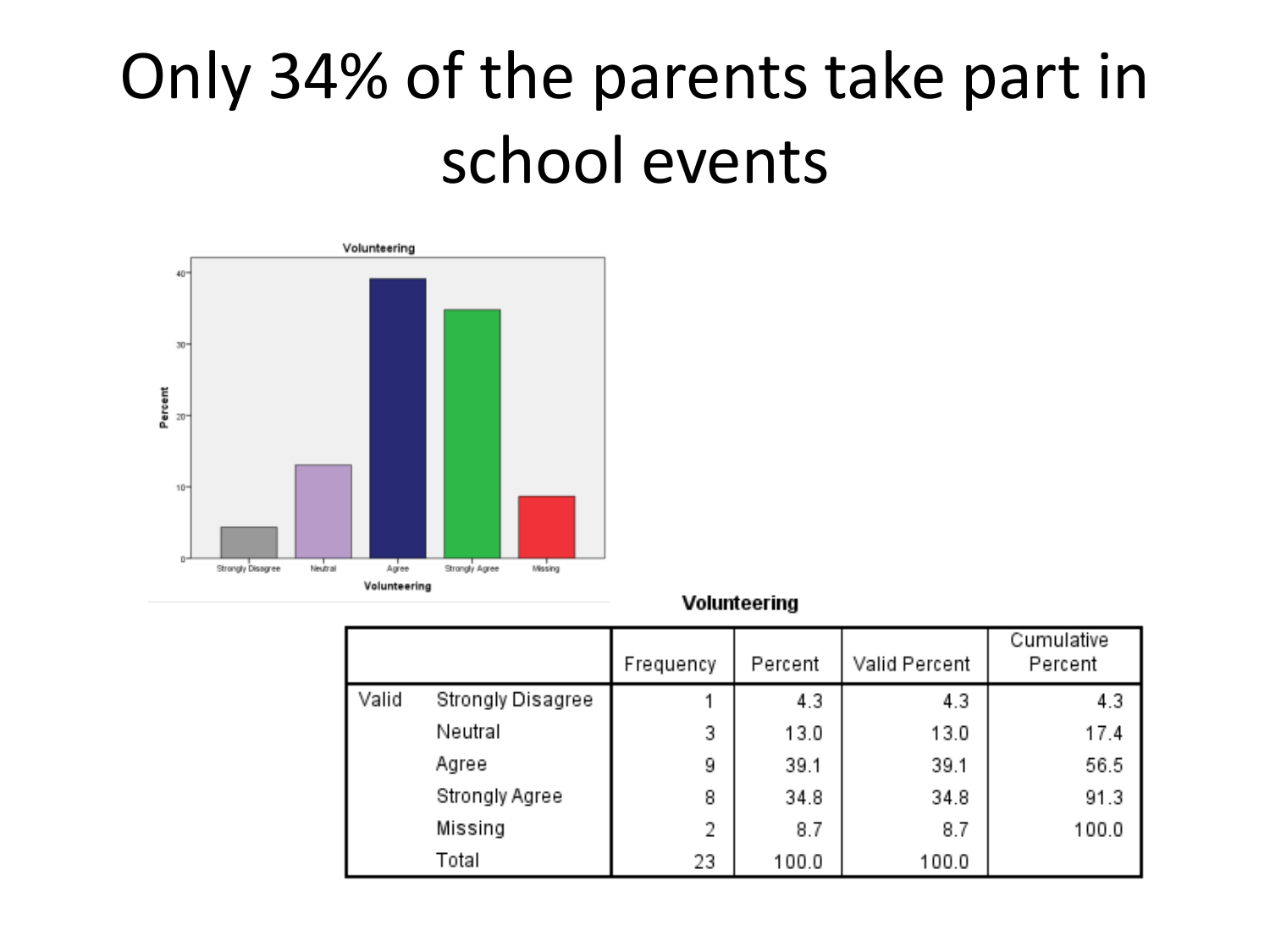## 30% of the parents visit the school's web page

#### Webpageusage

|       |                          | Frequency | Percent | <b>Valid Percent</b> | Cumulative<br>Percent |
|-------|--------------------------|-----------|---------|----------------------|-----------------------|
| Valid | <b>Strongly Disagree</b> | 1         | 4.3     | 4.3                  | 4.3                   |
|       | Disagree                 | 5         | 21.7    | 21.7                 | 26.1                  |
|       | Neutral                  | 1         | 4.3     | 4.3                  | 30.4                  |
|       | Agree                    | 8         | 34.8    | 34.8                 | 65.2                  |
|       | <b>Strongly Agree</b>    | 7         | 30.4    | 30.4                 | 95.7                  |
|       | Missing                  | 1         | 4.3     | 43                   | 100.0                 |
|       | Total                    | 23        | 100.0   | 100.0                |                       |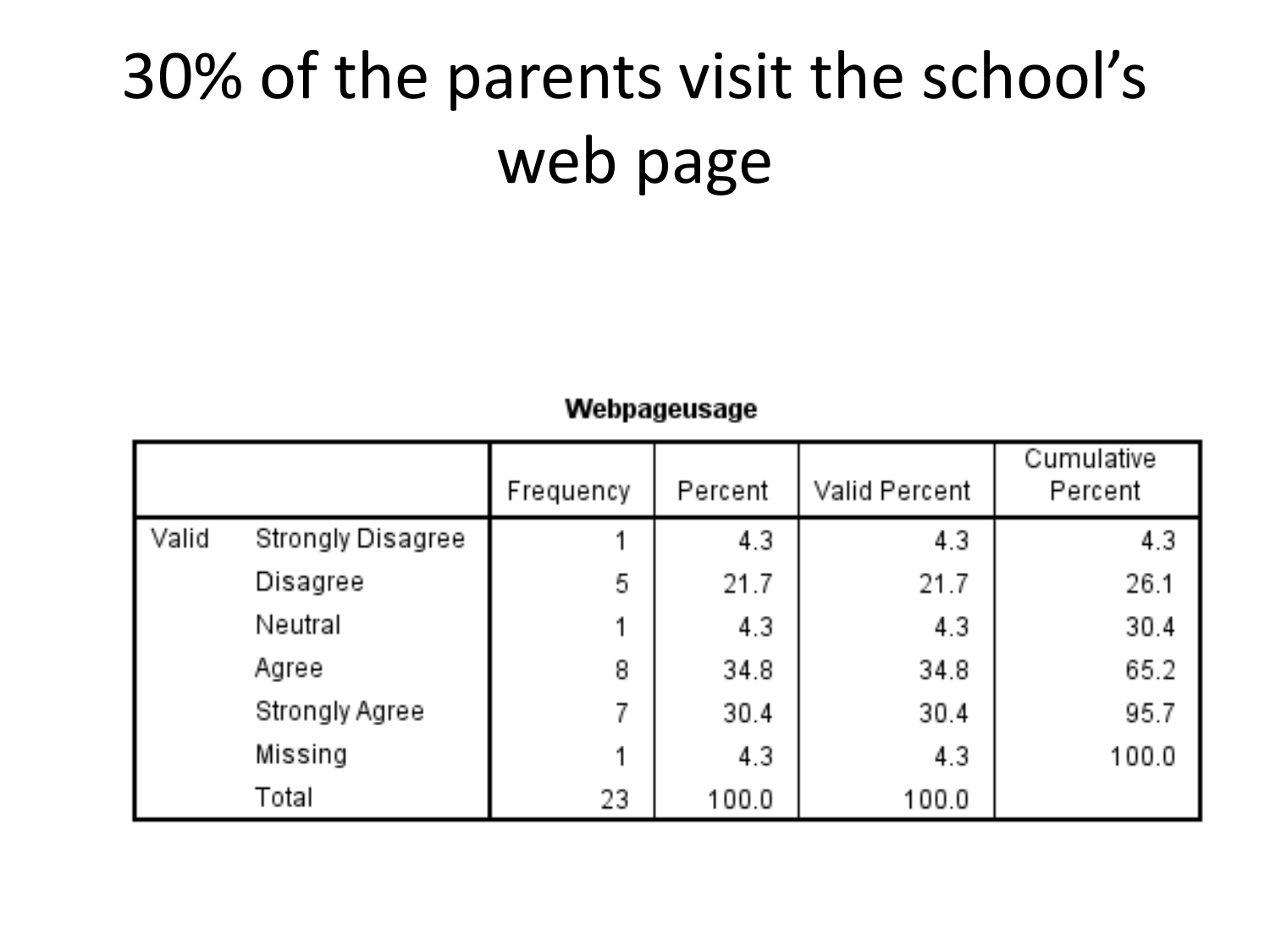### General results

Teachers as well as parents believe that Cultural Heritage is important for the children's future. 65% of the teachers believe that the curriculum could be enriched with more aspects of the topic whereas 82% of the parents believe is sufficient enough . 81% of the parents say that they take their children to cultural events and sights ,but only 51% of the children stated that they took part or visited such events.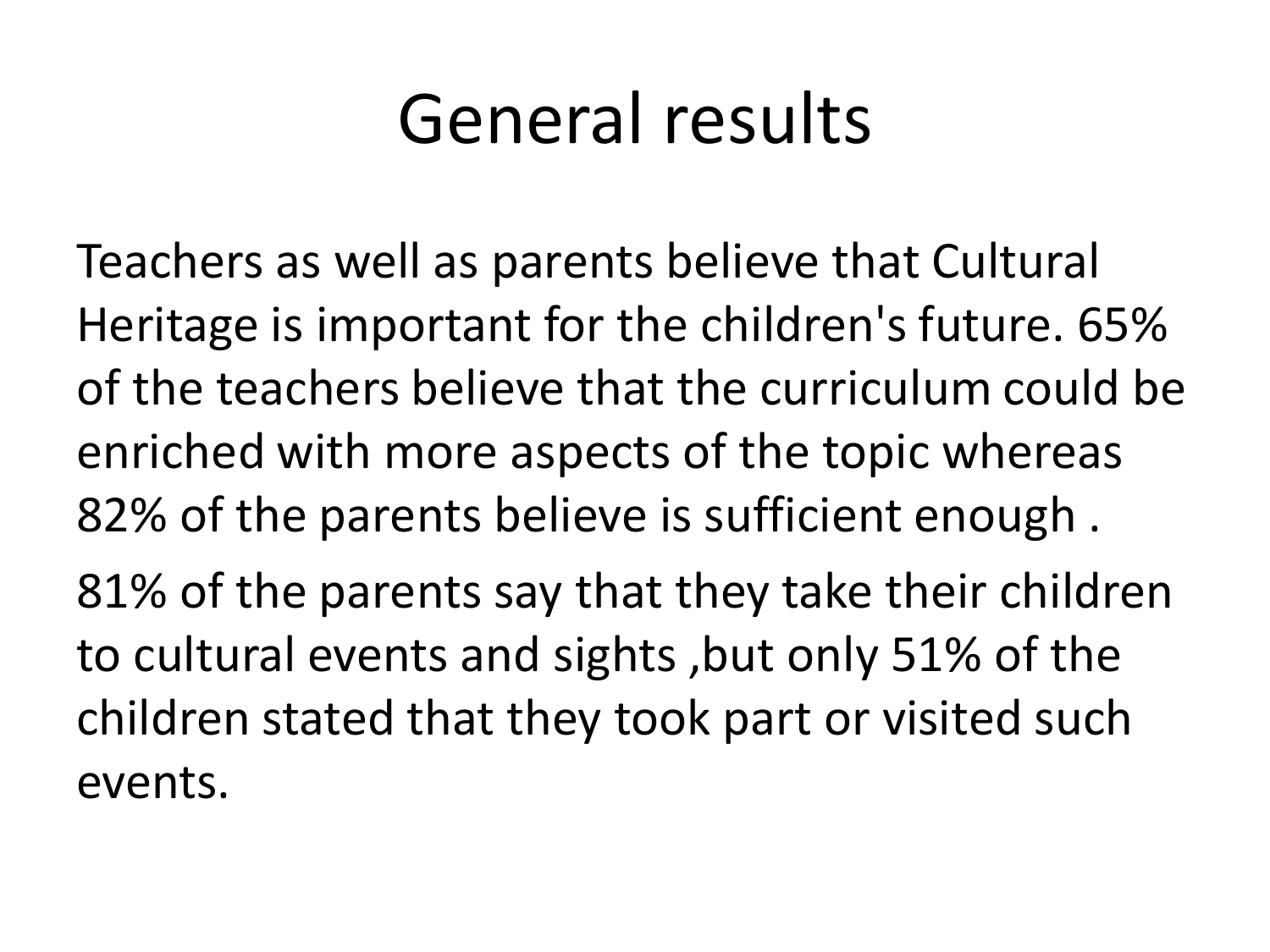- Children answered that they visited cultural monuments with their school, but only 41% could name a monument of Cyprus and 58.6 could not mention any monuments of Europe.
- Even if 83% of the teachers agree that the largest hurtle faced by non native children or parents is the luck of knowledge of the local language there are no translations of school circulars or induction classes .
- 75% of the teachers believe that all children have equal responsibilities in class ,but only 71% of the children say that they do , and only 30% agrees they have responsibilities outside the classroom.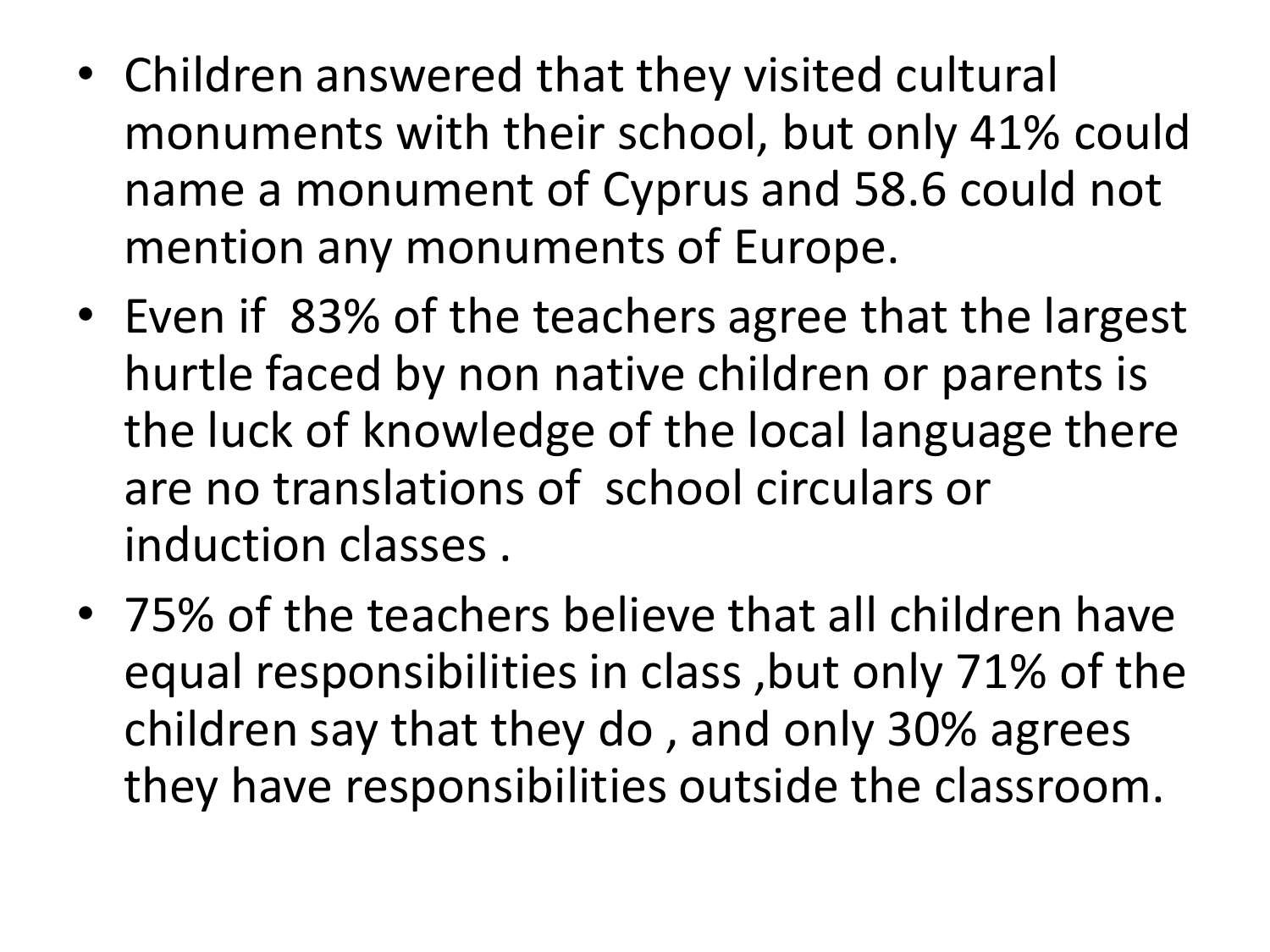- 66% of the teachers believe that non native parents do not participate in school events, further more only 36% of the parents agree that they participate in school events.
- Only 30% visit the web page.

• 80% of the children are happy at school , but there are 10 children that we need to help more.